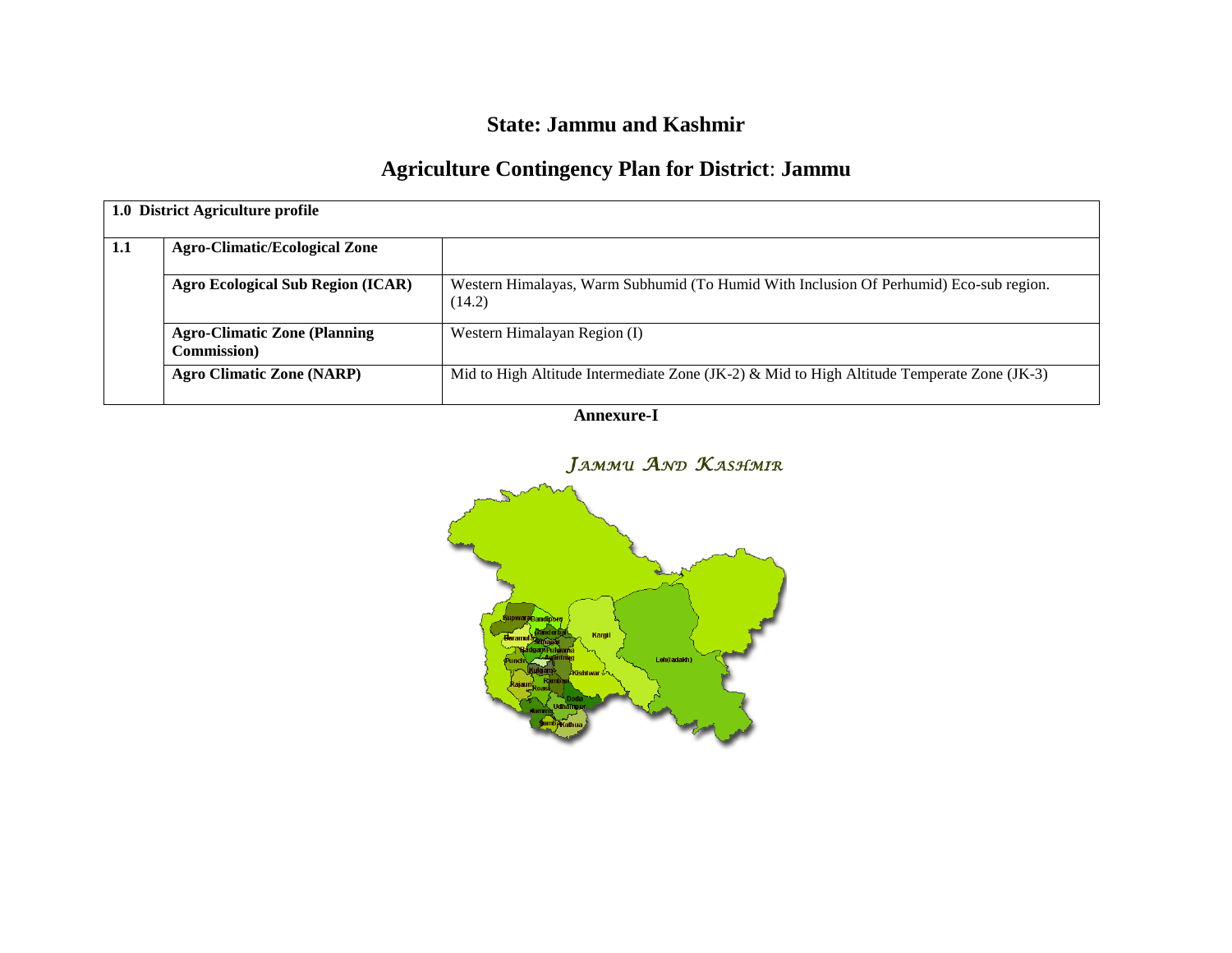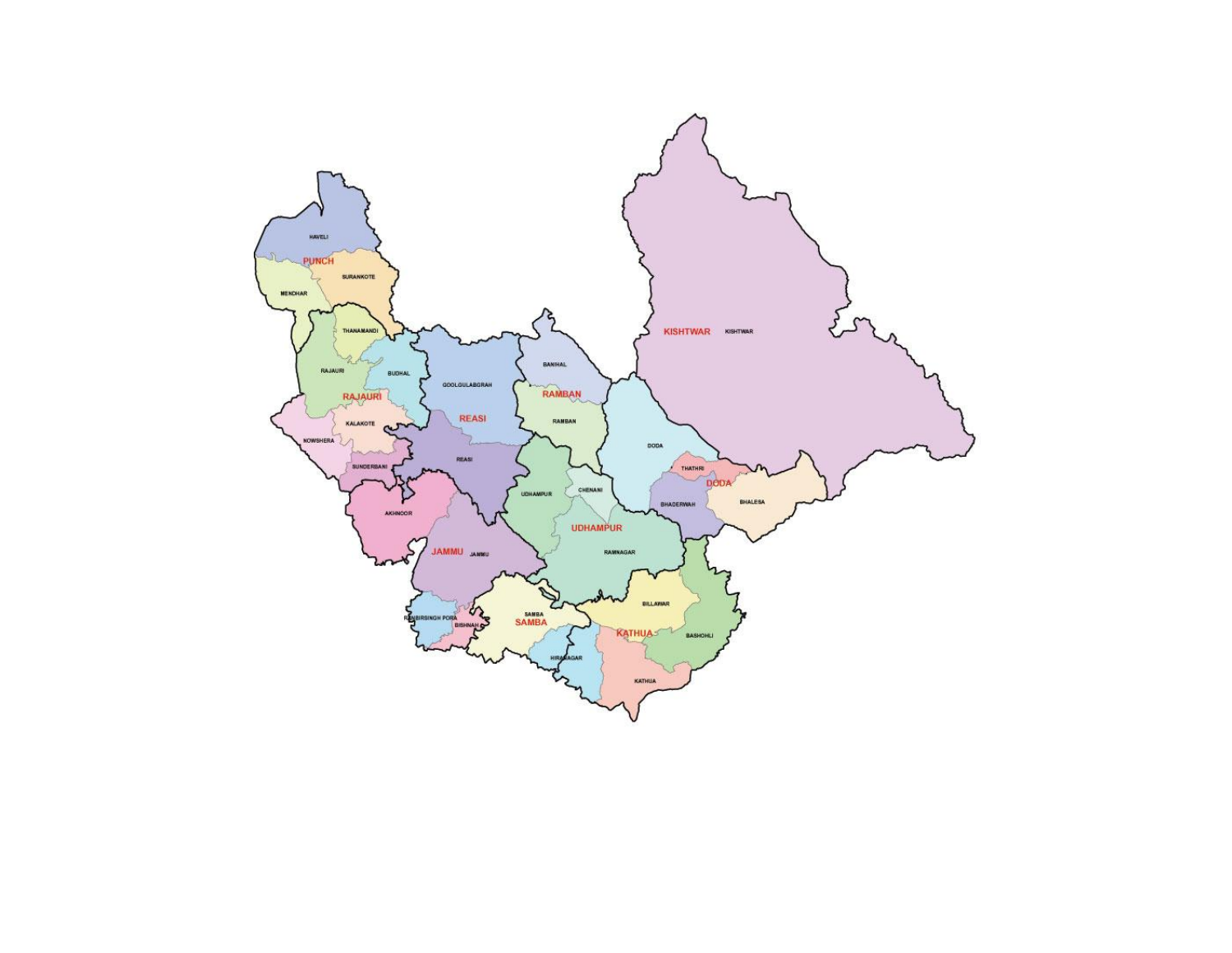### **2.0 Strategies for weather related contingencies**

### **2.1 Drought**

#### **2.1.1 Rainfed situation (POONCH)**

| <b>Condition</b>                                        |                               |                                                                                              | <b>Suggested Contingency measures</b> |                                                                                                                                    |                                                                                                                                                                                                                                                             |                                     |
|---------------------------------------------------------|-------------------------------|----------------------------------------------------------------------------------------------|---------------------------------------|------------------------------------------------------------------------------------------------------------------------------------|-------------------------------------------------------------------------------------------------------------------------------------------------------------------------------------------------------------------------------------------------------------|-------------------------------------|
| <b>Early season</b><br>drought (delayed                 | <b>Major</b><br>Farming       | Normal Crop/<br><b>Cropping system</b>                                                       |                                       | Change in crop / cropping<br>system including variety                                                                              | <b>Agronomic measures</b>                                                                                                                                                                                                                                   | <b>Remarks</b> on<br>Implementation |
| onset)                                                  | situation                     |                                                                                              |                                       |                                                                                                                                    |                                                                                                                                                                                                                                                             |                                     |
| Delay by 2 weeks<br>Normal: 15 April<br>Delay: 30 April | <b>Temperate</b><br>region    | <b>Maize</b><br>(Hybrid:<br>Kanchan-517, Pro-agro<br>4794, Bio-maize) $+$<br>Rajmash (Local) | $\blacktriangleright$<br>➤            | Maize (Composite: C2, C6,<br>$\text{Him-123}$<br>Rajmash<br>$+$<br>(Local)<br><b>Maize</b> (C-15, Local tall) +<br>Rajmash (Local) | $\bullet$<br>Maize: Rajmash, 6 lines of maize<br>: 1 line of rajmash.<br>Fertilizer dose (N = 60, $P_2O_5 = 40$ ,<br>$\bullet$<br>and $K_2O = 20$ kg/ha) should be<br>reduced by 25% (i.e. $N = 45$ ; $P_2O_5$<br>$=$ 30; and K <sub>2</sub> O = 15 kg/ha). |                                     |
|                                                         |                               |                                                                                              |                                       | Maize (Composite: C2, C6,<br>$\text{Him-123}$<br>$+$<br>potato<br>(Gulmarg special)                                                |                                                                                                                                                                                                                                                             |                                     |
|                                                         |                               | <b>Rainfed rice</b>                                                                          | ⋗                                     | Rice (Local Banzi, K-443,<br>$K-78$                                                                                                | ➤<br>Direct sowing is preferable.<br>More seed rate.<br>➤                                                                                                                                                                                                   |                                     |
| Normal: 15 May<br>Delay: 30 May                         | <b>Intermediate</b><br>region | <b>Maize</b><br>(Hybrid:<br>Kanchan-517, Pro-agro<br>$4794$ ) + Rajmash                      | $\blacktriangleright$<br>➤            | Maize + Rajmash<br>Maize (Composite: C-5, C-<br>$8$ ) + Potato                                                                     | As above.                                                                                                                                                                                                                                                   |                                     |
|                                                         |                               | <b>Tomato</b><br>(off-season)                                                                | ⋗                                     | Tomato (Marglove)                                                                                                                  |                                                                                                                                                                                                                                                             |                                     |
|                                                         |                               | <b>Black</b> gram/<br>Green gram                                                             |                                       |                                                                                                                                    |                                                                                                                                                                                                                                                             |                                     |
|                                                         |                               | <b>Rainfed rice</b>                                                                          | ≻                                     | Rice (Giza-14, K-39, K-<br>343, China-1039)                                                                                        | $\blacktriangleright$<br>Direct sowing is preferable.<br>More seed rate.<br>≻                                                                                                                                                                               |                                     |
| <b>Normal: 21-30</b>                                    | Sub-                          | <b>Maize</b>                                                                                 | ➤                                     | Intercropping of <b>maize</b> $+$                                                                                                  |                                                                                                                                                                                                                                                             |                                     |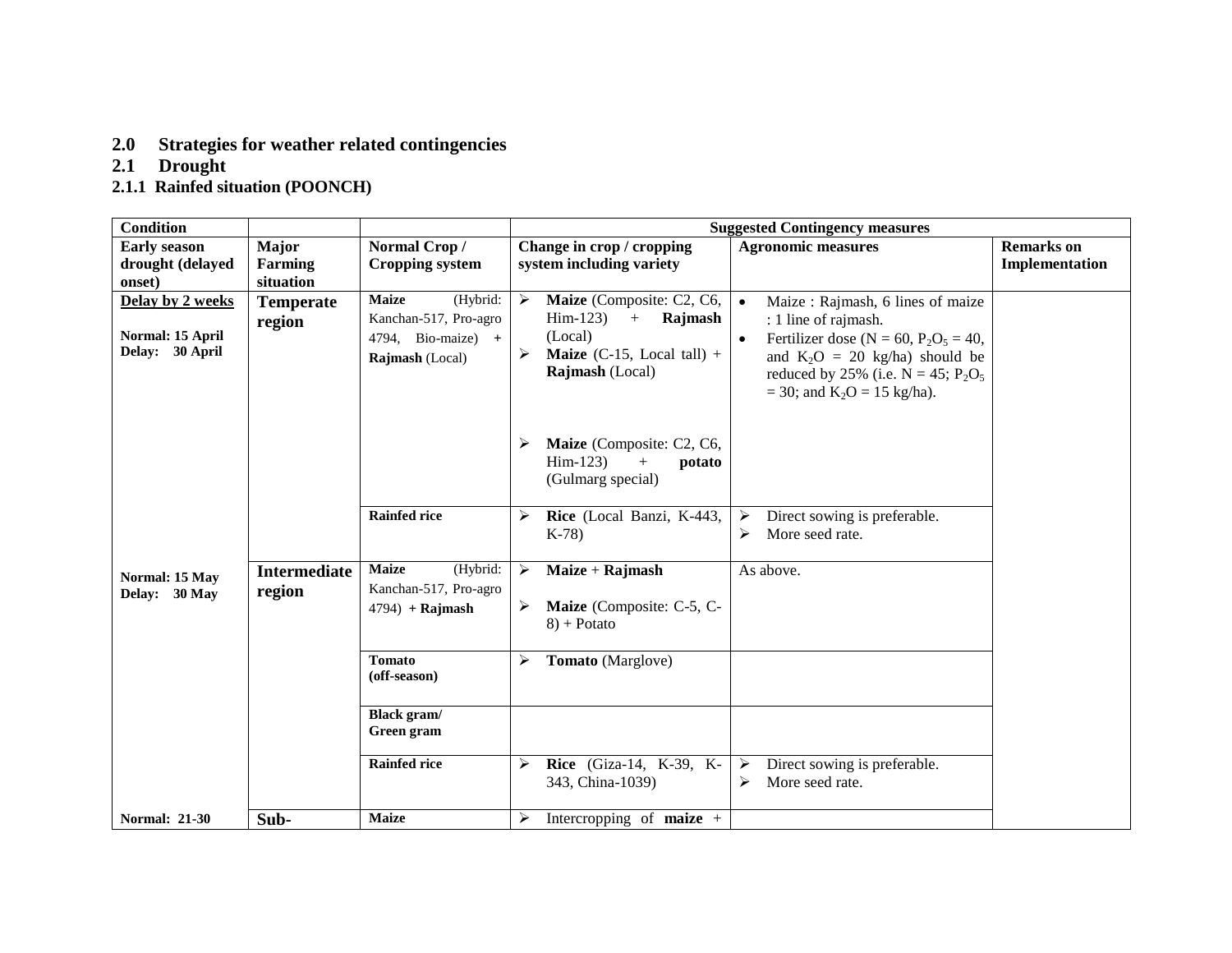| June<br>Delay: 15 July | <b>Tropical</b><br>region |                     | cowpea.                    |                                   |  |
|------------------------|---------------------------|---------------------|----------------------------|-----------------------------------|--|
|                        |                           | Green gram/         |                            |                                   |  |
|                        |                           | black gram          |                            |                                   |  |
|                        |                           | Bajra               |                            |                                   |  |
|                        |                           | <b>Sesame</b>       | <b>Black gram + Sesame</b> |                                   |  |
|                        |                           | <b>Rainfed rice</b> | K-39, K-343, China-1039    | Direct sowing is preferable.<br>⋗ |  |
|                        |                           |                     |                            | More seed rate.<br>↘              |  |
|                        |                           |                     |                            |                                   |  |

- 1) Maize is normally sown by 15 April (*Baisakhi maize*) in Temperate region.
- 2) Off-season pea is sown on April/May in Temperate areas.
- 3) In case of delay rainfall, use composite maize; with further delay use local cultivar of maize.
- 4) Temperate (April-Maize), Intermediate (May-Maize), Sub-tropical (June-Maize).
- 5) Under temperate, April rain occurs/melted snow offered moisture.

| <b>Condition</b>     |                     |                     |                         | <b>Suggested Contingency measures</b> |                   |
|----------------------|---------------------|---------------------|-------------------------|---------------------------------------|-------------------|
| <b>Early season</b>  | <b>Major</b>        | Normal Crop/        | Change in crop /        | <b>Agronomic measures</b>             | <b>Remarks</b> on |
| drought (delayed     | Farming             | Cropping system     | cropping system         |                                       | Implementation    |
| onset)               | situation           |                     | including variety       |                                       |                   |
| Delay by 4 weeks     | <b>Temperate</b>    | $Maize + Rajmask$   |                         |                                       |                   |
| $(15 \text{ May})^*$ | region              | <b>Rainfed Rice</b> |                         |                                       |                   |
|                      |                     |                     |                         |                                       |                   |
|                      | <b>Intermediate</b> | Maize + Rajmash     | $Maize + Potato$        |                                       |                   |
|                      | region              | Tomato (off-season) | Tomato (Any Hybrid)     |                                       |                   |
|                      |                     | <b>Black gram</b>   |                         |                                       |                   |
|                      |                     | <b>Rainfed Rice</b> | K-39, K-343, China-1039 |                                       |                   |
|                      |                     |                     |                         |                                       |                   |
|                      | <b>Sub-Tropical</b> | <b>Maize</b>        |                         |                                       |                   |
|                      | region              | Green gram/         |                         |                                       |                   |
|                      |                     | black gram          |                         |                                       |                   |
|                      |                     | Bajra               |                         |                                       |                   |